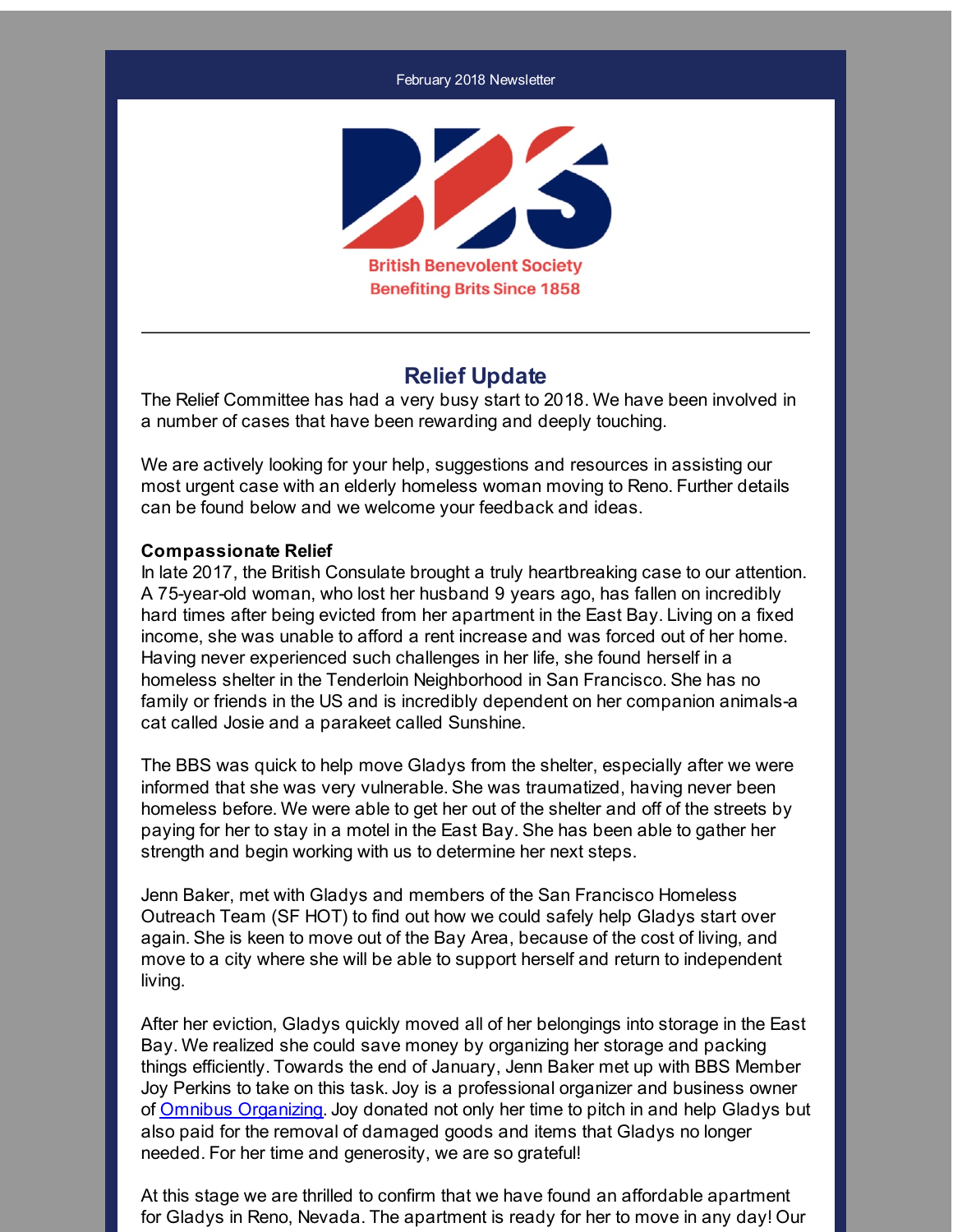next steps involve securing a moving company and finding a way for Gladys to travel to Reno. She is unable to fly because of health reasons and can't take the train because Amtrak will not allow her to travel with a cat and a bird. At this point we would like to ask our members if anyone has any suggestions or leads on the following:

- Any recommendations for moving companies that would travel out of state
- Any recommendations on how we can transport Gladys to Reno and provide a smooth transition to her new home
- Any contacts in Reno that we may reach out to where we could possibly organize a support system for her

Please call Jenn Baker at 415.421.7195 or send her an [email](mailto:jennifer.baker@bbsofca.org) with your ideas. Any and all suggestions are welcome.

### **Repatriation**

Over the past 3 years, we have had sporadic contact with a male Brit, Richard, living on a boat in Sausalito. His day to day existence has been very difficult as his boat had been illegally docked while he tried to re-build and hoped sell the vessel. Sadly, despite his efforts, the boat sank in January. His original plan had always been to return to the UK after some 40+ years in the US. He has family in London and a support system who have been eager for his return.

At the end of January, we were able to arrange for his return to the UK by working with the Consulate to issue an Emergency Travel Document. We provided him with some spending money and helped him renew his full British Passport. He should receive his new passport once he has settled in and he can reconnect with family and friends who he has not seen in many many years. We wish Richard all the best.

### **General Assistance**

In a separate case, we facilitated the renewal application of a Green Card for an 83 year-old male Brit, who lives out of his car. We applied for his card in May 2017 and we have just received word that the card has been approved and we should receive it any day!

We will keep in touch with Trevor and see if he will accept any further assistance from us.



# **Membership Update**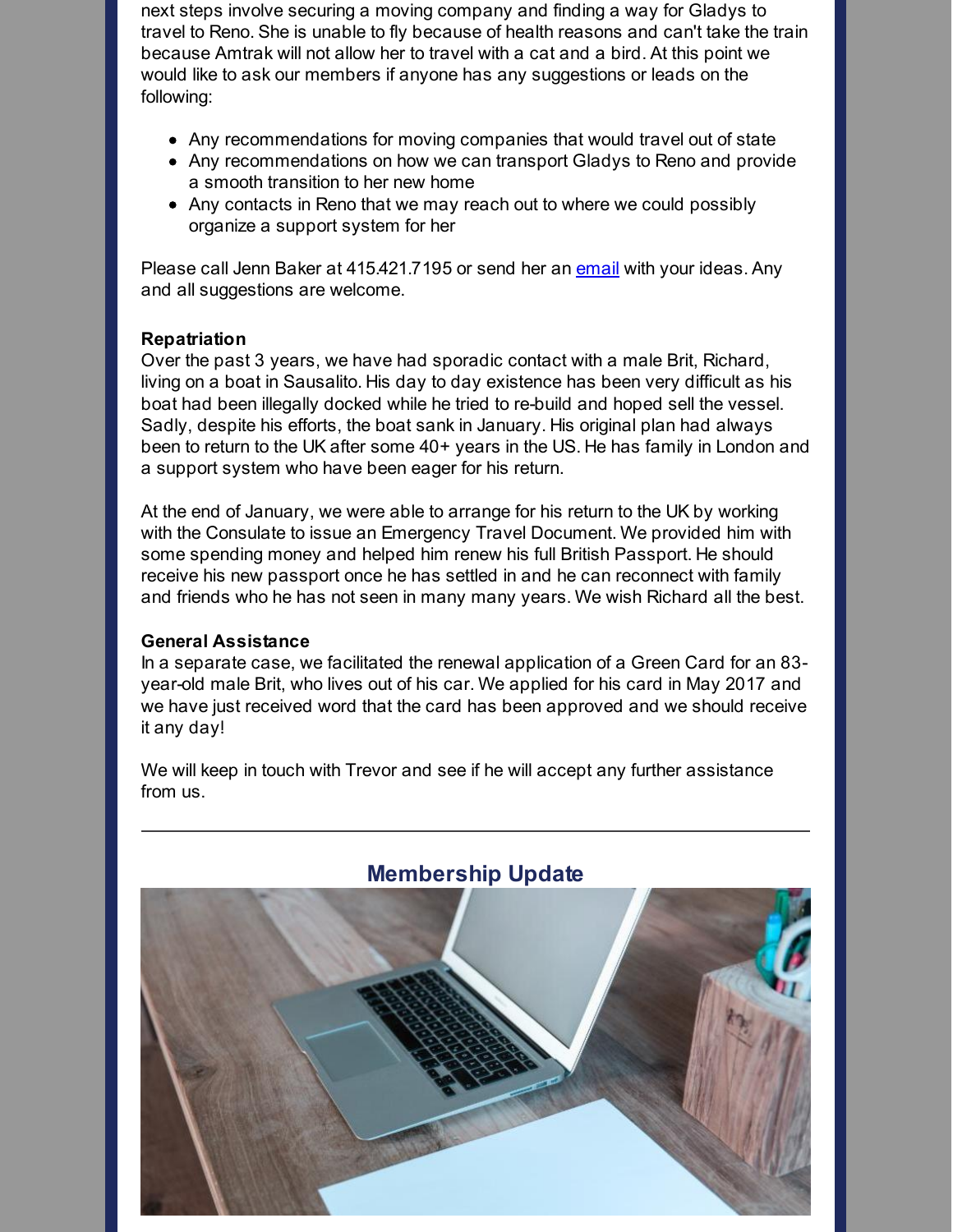Is your BBS membership current? Don't forget that you need to renew your membership annually. For questions about your membership status, please contact Jenn [Baker](mailto:jennifer.baker@bbsofca.org). For those of you who think your membership is out of date, watch your inbox for a message from Jenn reminding you to renew.

Don't forget that there are different levels of membership offered by the BBS! In addition to the individual memberships we also offer Lifetime and Small Business memberships. While we always encourage and will accept any size donation, we are keen to keep our membership strong and involved. If you are interested in becoming a Lifetime or Business member, please visit our [website](http://r20.rs6.net/tn.jsp?f=001rQHegaT1vyfhusSr0UjGGuQhN9GzT8_Q1u9oOGtSFJEj3CjwYZc1y-_anw3CfMY7FhqUxiVjY-pdTH_qdE6BsRlzUP1d7n5KbQ_KlAq_cqaDGKZRmp98QUQVPAf2_G0y3867mpvrB4-FEMFpEyPHOLkYuAgNu6FkoODNLMhblsDWbWmRshj48QS0CadEFVul&c=&ch=) for more info!

Your ongoing support and commitment to the charity allows us to continue to provide assistance and compassionate care to those individuals most vulnerable and on the fringe. Membership really does make a difference!



## **Upcoming Events**

Mark your calendars for the following BBS and partner events!

### **15-22 February**

### Mostly British Film [Festival](http://r20.rs6.net/tn.jsp?f=001rQHegaT1vyfhusSr0UjGGuQhN9GzT8_Q1u9oOGtSFJEj3CjwYZc1yyoE-K79vF7mU0R76asSokOtHJJfRcZuyOUBw-yX1X5ULQdeWm5g5Sm-yl9TbfobpBB00vq6-aIn0GiBnvMPRGCvdDnQp9siLtlgo09vLKkVhzBQ9R78hmA=&c=&ch=)

The Mostly British Film Festival was created by Ruthe Stein and Jack Bair 8 years ago to bring Bay Area audiences the best in cinema from the UK, Ireland, Australia, New Zealand and South Africa.

Visit Mostly British Film [Festival](http://r20.rs6.net/tn.jsp?f=001rQHegaT1vyfhusSr0UjGGuQhN9GzT8_Q1u9oOGtSFJEj3CjwYZc1yyoE-K79vF7mU0R76asSokOtHJJfRcZuyOUBw-yX1X5ULQdeWm5g5Sm-yl9TbfobpBB00vq6-aIn0GiBnvMPRGCvdDnQp9siLtlgo09vLKkVhzBQ9R78hmA=&c=&ch=) for details on the 2018 schedule, tickets, special guests and more!

### **22 March**

Join the BBS for socializing and sipping wine at **[Mantra](http://r20.rs6.net/tn.jsp?f=001rQHegaT1vyfhusSr0UjGGuQhN9GzT8_Q1u9oOGtSFJEj3CjwYZc1y1gwOXto0II1uzaPO5FA7WZZPjJncRqrbIps1R5CMF_oGeA5NV7GR9raebFwPnp5e5LCxBImU4Gw-HzZo2-76QX5kvKJV--HwDsQwz15hMGHs2Uy4Nyga6TUMAvSEVe6Tvu31WT-c_coaKt8vi1Cp7Q=&c=&ch=) Wine Bar** in Novato.

### **29 March**

2018 Annual General Meeting to be held at the Bay School in San Francisco. Further details on our [website](http://r20.rs6.net/tn.jsp?f=001rQHegaT1vyfhusSr0UjGGuQhN9GzT8_Q1u9oOGtSFJEj3CjwYZc1y1gwOXto0II1djeEowqZsfUzL-T6LWMqQD7LcoFHHJwFC65wgkToalrjys-6WU1QjzC0Hx6Tj7jrArhDoJRh5Yv3xoQdIMIB0V7O35e3CQvtMf5UZQtaLnh4DGzk43KsgPzpRj_o5nxwyRyt4IvjTD8sO7ctr0IGJhUFEZP7UNfbXlyo8_csKNc=&c=&ch=).

### **May**

Save the Date and watch out for further information about celebrating Harry and Meghan's wedding!